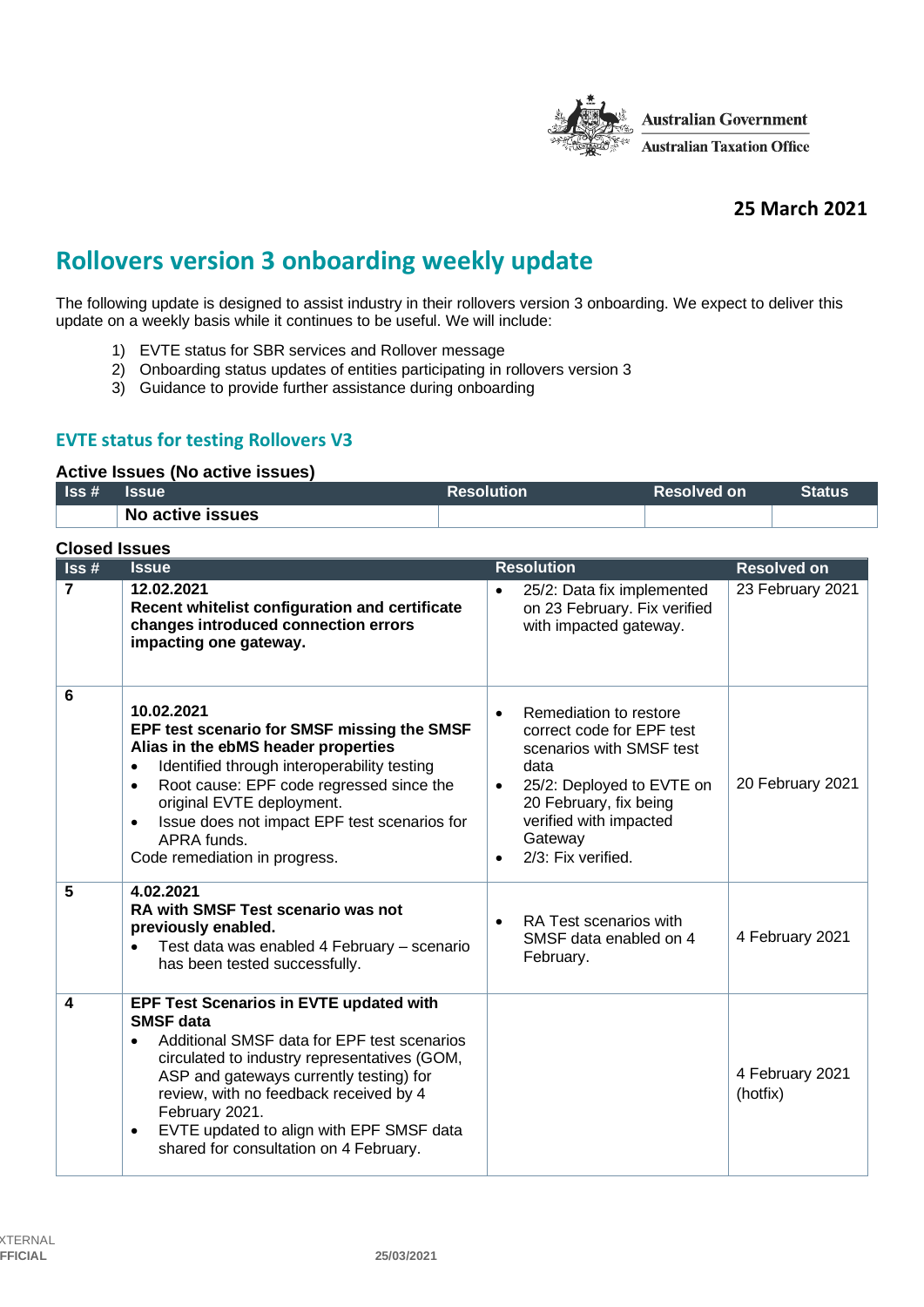| $\overline{3}$ | 29.01.2021<br>[Defect] EVTE Test Harness unavailable on 20<br>Jan 2021 preventing testing of RA<br>Caused by internal environment issue<br>٠<br>impacting outbound messages.<br>Resolved by the end of the day on 29 Jan<br>$\bullet$<br>2021.                       | Resolved by the end of the<br>29 January 2021<br>day.                                          |
|----------------|----------------------------------------------------------------------------------------------------------------------------------------------------------------------------------------------------------------------------------------------------------------------|------------------------------------------------------------------------------------------------|
| $\mathbf{2}$   | 15.01.2021<br>[Defect] EPF ContextID greater than 40<br>characters issue<br>Identified through interoperability testing.<br>$\bullet$<br>Scenario has been tested successfully with an<br>$\bullet$<br>EPF for an APRA fund.                                         | EPF ContextID reduced to a<br>2 February 2021<br>value less than 40<br>(hotfix)<br>characters. |
| $\mathbf 1$    | 15.12.2021<br>[Defect] RA and RAS sample payloads<br>contained 8 digit TFNs instead of 9 digit TFNs<br>Identified through early review of RA test files<br>٠<br>provided.<br>Shared with ATO on 15 Dec 2021<br>RA and RAS data change release on 4th Jan to<br>EVTE. | 4 January 2021<br>RA and RAS test scenarios<br>(hotfix)<br>updated with 9- digit TFNs.         |

# **EVTE status by test scenario grouping**

|                 | <b>Test scenario group</b>                             | <b>Status</b>            |
|-----------------|--------------------------------------------------------|--------------------------|
| 1               | ATO initiated USM Rollover Request                     | <b>Available to test</b> |
| $\overline{2}$  | Gateway respond to Test 1 with USMOR                   | <b>Available to test</b> |
| 3               | Gateway initiate USM Rollover Request                  | <b>Available to test</b> |
| 4               | ATO respond to Test 3 with USMOR (automatic)           | <b>Available to test</b> |
| 5               | ATO initiate EPF for APRA (no gateway response)        | <b>Available to test</b> |
| 6               | ATO initiate EPF for SMSF (no gateway response)        | <b>Available to test</b> |
| $\overline{7}$  | ATO initiate S20c Request                              | <b>Available to test</b> |
| 8               | Gateway respond to Test 6 with S20c Error Response     | <b>Available to test</b> |
| 9               | ATO initiate RA Request                                | <b>Available to test</b> |
| 10 <sup>1</sup> | Gateway respond to Test 8 with RAER                    | <b>Available to test</b> |
| 11              | Gateway initiate RAS Request                           | <b>Available to test</b> |
| 12              | ATO respond to Test 10 with RASOR (automatic)          | <b>Available to test</b> |
| 13              | ATO initiate RA Request for SMSF                       | <b>Available to test</b> |
| 14              | Gateway respond to Test 8 with RAER for SMSF           | <b>Available to test</b> |
| 15              | Gateway initiate RAS Request for SMSF                  | <b>Available to test</b> |
| 16              | ATO respond to Test 10 with RASOR (automatic) for SMSF | <b>Available to test</b> |